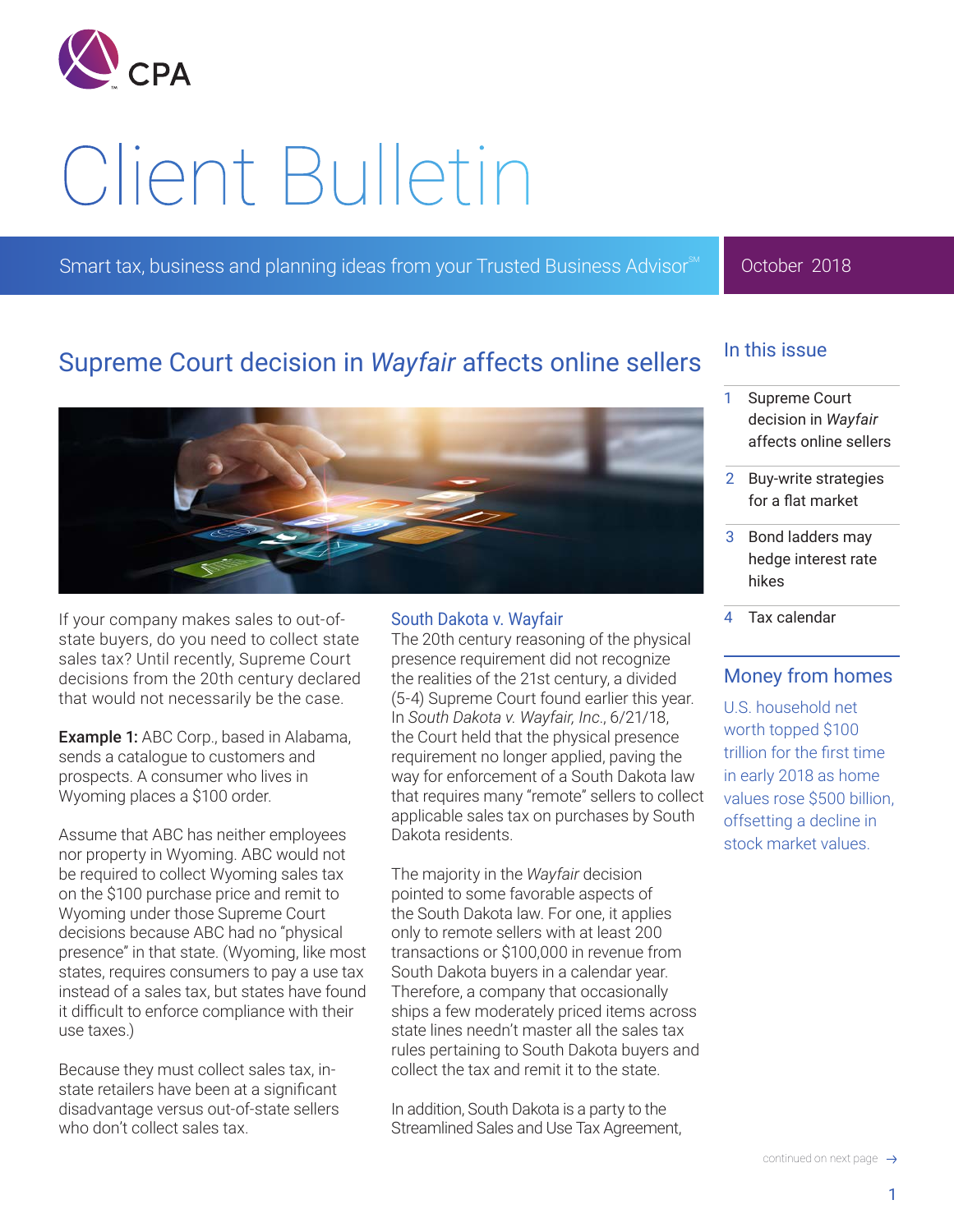<span id="page-1-0"></span>which reportedly has 24 member states. This agreement, designed to standardize taxes in order to reduce administrative and compliance costs, provides sellers access to sales tax administration software.

## Going forward

After this Supreme Court decision, many (perhaps most) states will consider new legislation that requires out-of-state vendors to collect and forward sales tax, even without a physical presence in the buyer's state. However, Congress might pass a federal law addressing the issue of interstate sales tax collection.

If no federal law is passed, the focus will remain on states' actions. Assuming that states follow the format of the South Dakota law, companies

that do a minimum amount of online retailing may not be greatly affected.

Conversely, small businesses that do a great deal of selling online, or plan to do so, might have to make extensive efforts to collect and forward sales tax to multiple states. Our office can help such companies comply with any requirements that arise.

# Buy-write strategies for a flat market

Up one month, down the next. The stock market this year has offered lots of excitement. As of this writing, broad market indexes have provided little sustenance for bulls or bears, with results not far from early 2018.

One strategy that may be appealing in a relatively flat stock market is to use covered calls. Even if the actual stock you own goes nowhere, trading in options may deliver meaningful investment income. The downside of this approach is that any gains in a strong upturn may be limited.

## Selling the upside

A covered call strategy can begin with the purchase of a stock that seems appealing.

Example: In October, Carl Wagner buys 200 shares of XYZ Corp., trading at \$50, for \$10,000. He instructs his adviser to sell (or "write," in option lingo) two call options on XYZ stock at a \$55 exercise price, expiring in January, which is three months away. Each call gives the option owner the right to buy 100 shares of XYZ for \$55 apiece until a given date in January.

In this hypothetical example, Carl receives 90 cents per share from his sale of the call option. For his 200

shares, that's \$180. From that point on, several things can happen.

## Flat market

Say that XYZ shares bounce around \$50 for three months. They never top \$55, so it never pays for the owner of the option to buy Carl's shares. The call option expires unexercised.

Here, Carl's \$180 income from selling the call would be 1.8% of his \$10,000 investment in XYZ. He'd also collect the quarterly dividend, which might be, say, 0.5%, if XYZ pays a 2% annualized dividend. That's a 2.3% total return in a quarter of a year, or 9.2% annualized, while XYZ shares went nowhere. Going forward, with the option not exercised, Carl can write another call on the shares of XYZ he still owns.

This is a simplified, hypothetical example. Trading costs aren't included, for one thing. Nevertheless, a "buywrite" strategy might produce desirable results if stocks are in a trading range.

## Up market

In another scenario, XYZ shares break above the \$55 exercise price, and the call options are exercised. As this is a "covered" call, Carl can fulfill his obligation under the option contract by delivering the 200 shares of XYZ that he owns.

Here, Carl gets a 10% return (\$5 profit after buying at \$50 per share), plus the 1.8% return from selling the call, and perhaps the quarterly dividend, as well. Not a bad profit for holding this stock for three months.

Of course, XYZ might zoom past \$55 to \$60 or \$65, and Carl would miss out on a greater profit after relinquishing his shares. That's a key disadvantage to this strategy.

## Down market

Carl's shares of XYZ might plummet because of company news or a broad stock retreat. The \$180 in cash from selling the call would be scant consolation if his \$10,000 outlay drops to \$9,500 or \$9,000

## Did you know

In a recent survey of U.S. consumers, 26% of respondents reported owning a digital assistant such as Google Home, Amazon's Echo/Dot (Alexa), and Microsoft's Cortana. They are primarily used for questions and answers, music, and entertainment. Financial institutions are starting to tap into the ability of intelligent personal assistants to access accounts to verify balances and make transfers.

*Source:* Total System Services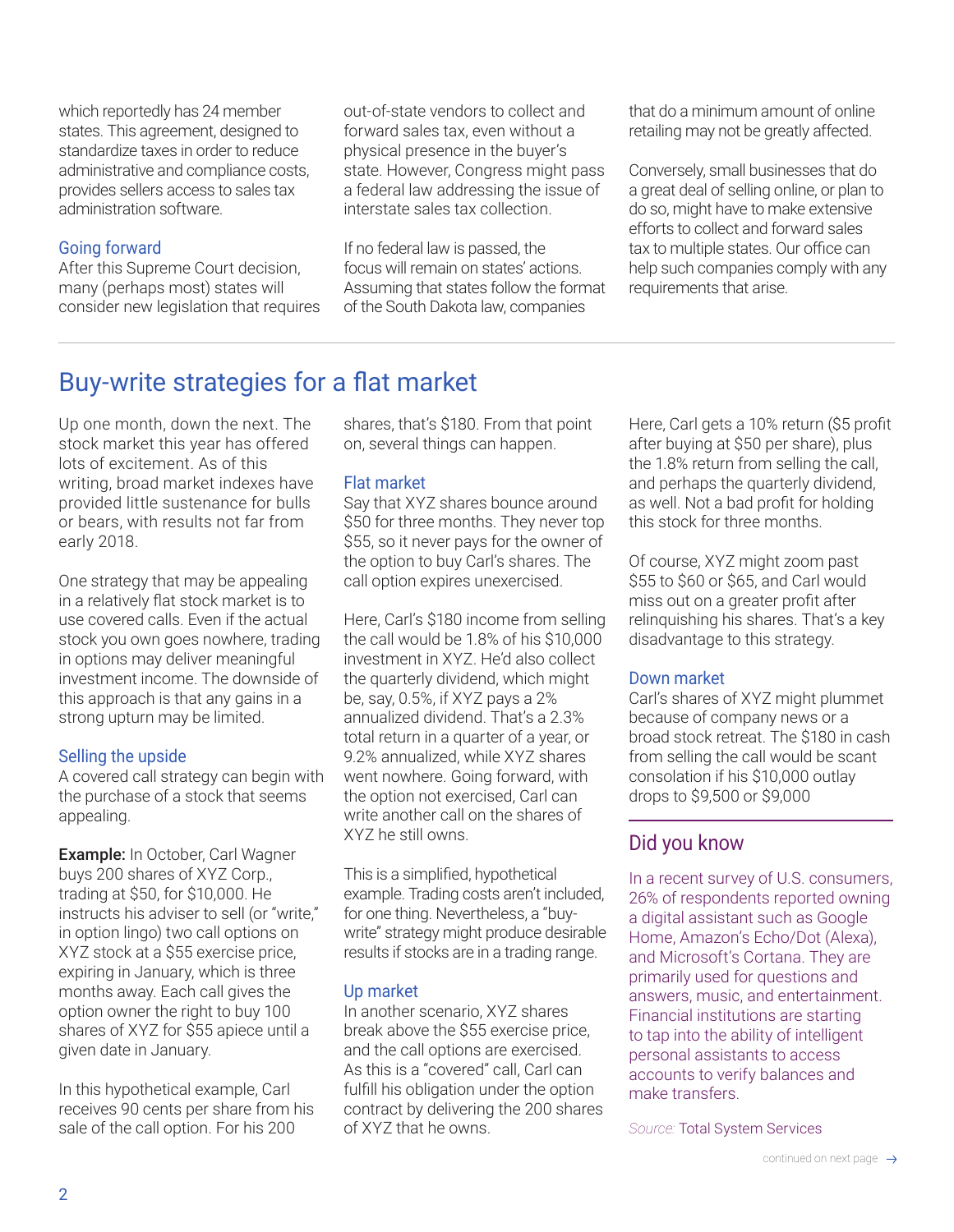<span id="page-2-0"></span>or lower. Carl could sell another call, after the option expiration, pocketing more income but still bearing most of the stock's exposure to loss.

## Go with the pros

The market for listed call options can be complex. Should you sell an "out-of-the-money" call, as Carl did? An at-the-money-call (exercise price equals current trading price)? An inthe-money call (lower exercise price)? Take a close or distant expiration

date? Buy back the call you've sold because you decide to keep your shares?

Investors may like the concept of using covered calls but might be reluctant to make all the necessary decisions. This has led to the creation of buy-write funds. With these vehicles, financial professionals decide which assets to purchase and which options to sell, covered by holdings in the fund.

There are many forms of covered call and buy-write funds, with different methods of squeezing income from selling options. Tax treatment also can vary because some of these funds make distributions that are part long-term capital gain, part shortterm capital gain, and part untaxed return of principal. If you're interested in such a fund, determine how your money will be invested.

# Bond ladders may hedge interest rate hikes

Just as volatility and high prices might make some investors leery of stocks now (see "Buy-write strategies for a flat market"), the threat of rising interest rates may worry fixed income investors. Rising rates tend to depress bond prices.

Again, a time-tested strategy might be useful in the current environment. You could put together a bond ladder to hold the fixed income portion of your asset allocation. A ladder might consist of many individual issues with staggered maturities. As the nearest "rung" on your ladder is redeemed, the proceeds are reinvested in a bond with a longer maturity.

Example 1: Paula Morris decides to allocate \$200,000 of her fixed income holdings to a bond ladder. She invests \$25,000 in bonds maturing in 2019, \$25,000 in bonds expiring in 2020, and so on, out to 2026. Typically, the longer the maturity, the higher the bonds' yields and the greater the exposure to price drops if interest rates rise.

When the bonds that make up Paula's 2019 rung are redeemed at maturity, she invests the \$25,000

proceeds in bonds maturing in 2027, and so on, year after year.

## Flex plan

With such a ladder, Paula will have \$25,000 worth of bonds maturing each year. If interest rates rise in the future, as many observers expect, Paula will be able to buy higher yielding bonds, raising her periodic cash flow from investment interest.

Conversely, interest rates might surprise the "experts" and move lower. Paula will be re-investing at a lower yield, it's true, but she likely will be glad that she has locked in higher-than-current yields with her bonds on the later rungs.

Ultimately, Paula will wind up with a ladder that comprises bonds that were all bought at 8-year maturities. Historically, that has been a relatively attractive place on what is known as the *yield curve*, a plot of yields and maturities. Eight-year bonds often have yields much greater than those of very short-term bonds as well as moderate exposure to rising rates. That is, a bond issued with an 8-year maturity may not suffer a price drop as steep as a 10- or 20-year bond will experience, if interest rates trend much higher.

## Trusted advice

## Bond premium taxation

- If you pay more than face value to buy tax-exempt bonds, you must amortize the premium each year. The amount of the tax-exempt interest from the bonds that you report on your tax return is reduced by the amortized amount.
- Amortization of the premium reduces your basis in the bond by the amortized amount; the amortized amount is not deductible.
- If you pay more than face value to buy taxable bonds, you can choose to amortize the premium. If you choose to do so, the amortized amount is deductible, and your basis in the bonds is reduced by the amortized amount.
- If you choose not to amortize the premium on taxable bonds, the premium will create a tax loss when the bonds are redeemed at face value.